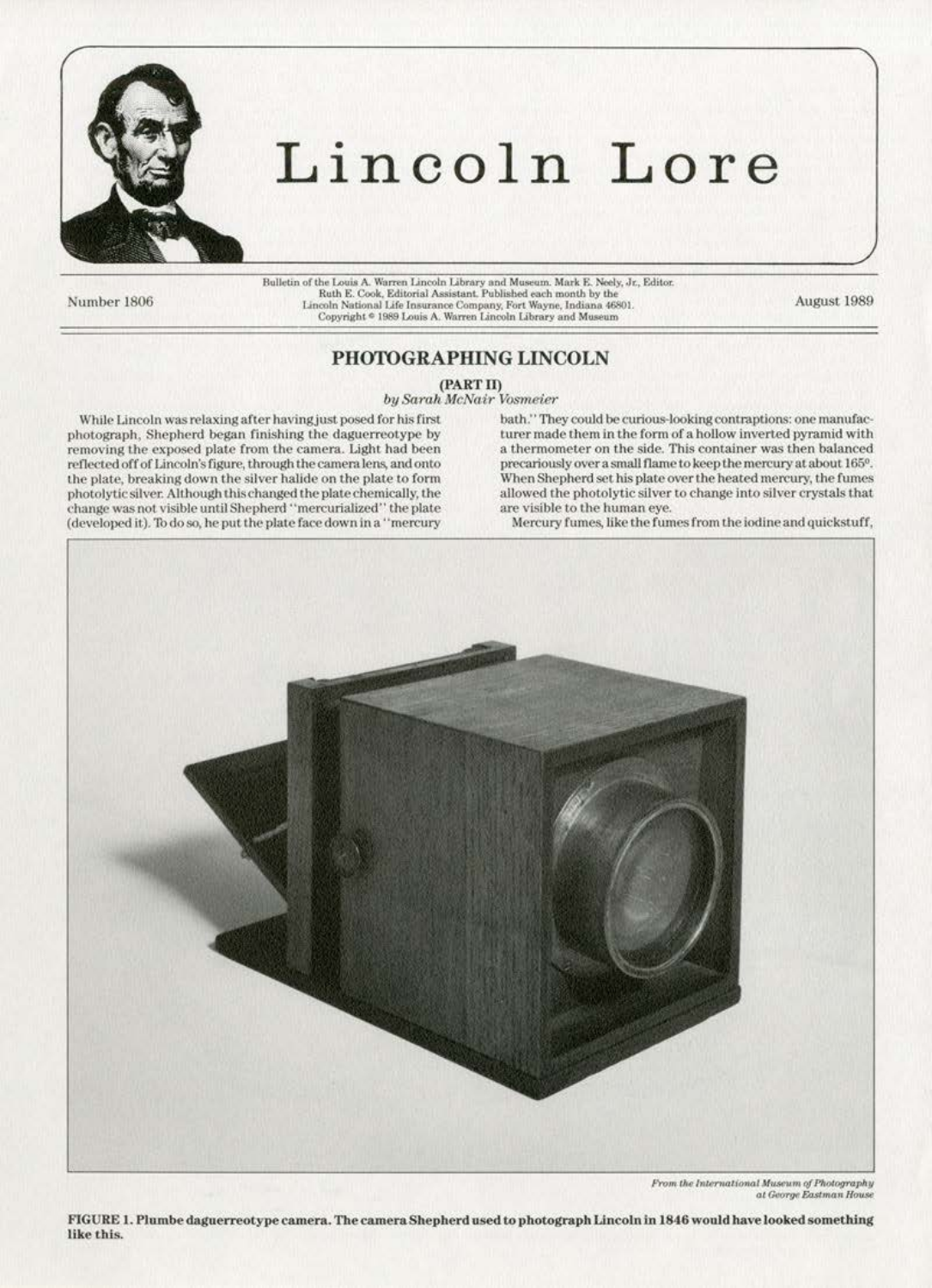are toxic, and several photography books warned that mercury fumes were especially dangerous. For example, L. L. Hill warned<br>in 1856 that they were "loaded with rheumatism, sciatica, lumbago, toothache, neuralgia and decrepitude.''<sup>5</sup> lncidentally, hatmakers also used mercury in their tmde, and the phrase ''mad hatter" comes from the effect of the fumes. There were other dangers to photography as well. The potassium cyanide used to galvanize plates is poisonous, for example. Chemists classify it as 'super toxic'' because just a taste can be fatal.

Taking the plate out of the mercury bath, Shepherd needed to fix it so that it would no longer react to light. To do so, he rinsed it in "hyposulphite of soda." (Modern photographers still use it, referring to it as "hypo".) The hyposulphite of soda removed any silver halide which had not been converted to photolytic silver. Next Shepherd rinsed the plate in a solution of gold chloride, which improved the picture by making the dark areas darker and the light areas lighter. Finally, he rinsed the plate in distilled water and placed it over a lamp to dry.<sup>6</sup>

The image was finished at this point, but Shepherd probably made Lincoln wait a little longer before he could look at it. If Lincoin betrayed any impatience, Shepherd would have explained that the image was very delicate, and if Lincoln so much as touched the face of it he might brush away the picture. To protect the image, Shepherd put a glass cover over it, and then put the whole assembly into a hinged box with a padded lining. Thus protected, the image would be reasonably safe even from three·year·old ·• Bob's'' little fingers at home.

When Lincoln finally got to look at his picture, he must have had the sensation of looking into a mirror. Daguerreotype images are

reversed left to right as mirror images are, but Lincoln probably did not notice that at first. Because the daguerreotypes are made on highly polished metal, it is very difficult to avoid seeing your *own* reflection in the edges or the image. Thug. looking at his daguerreotype for the first time, Lincoln would have seen himself twice: the photographic image in the center of the picture, and<br>a reflection of himself on the edges of the picture.

If Shepherd was a good salesman, he would have handed Lincoln a magnifying glass to use on his new picture: Lincoln's con-<br>temporaries seemed to be most impressed with daguerreotypes' amazing detail. As Shepherd's advertisement for a "daguerreotype *miniature* gallery" suggests, people compared daguerreotypes to painted miniatures, the art form they were replacing. A good artist could make a miniature look very realistic, but with parison, there seemed to be no end to the detail in daguerreotypes-the stronger the magnifying glass, the more details it revealed.

The speed and extent to which photographs replaced miniatures are revealed by a letter John G. Nicolay wrote in 1860 (fourteen years later). Having recently become Lincoln's private secretary, he had plenty of opportunities to observe the presidential candidate and the people who called on him. One of those callers was an artist named John Henry Brown, who had come to make a miniature of Lincoln. Writing to Therena Bates (whom he wou1d later marry), Nicolay asked

Did you ever see a real, pretty miniature? I do not mean either an ambrotypc, daguerreotype or photograph, but a regular miniature painted on ivory. Well, a Philadelphia artist (Brown,



FIGURE 2. Miniature by Daniel Huntington, egg tempura on ivory, about 1864. In the 1840s people thought of photographs as inexpensive miniatures. By 1864, though, photographs had made miniatures virtually obsolete. Ironically, this miniature is actually a copy of a photograph.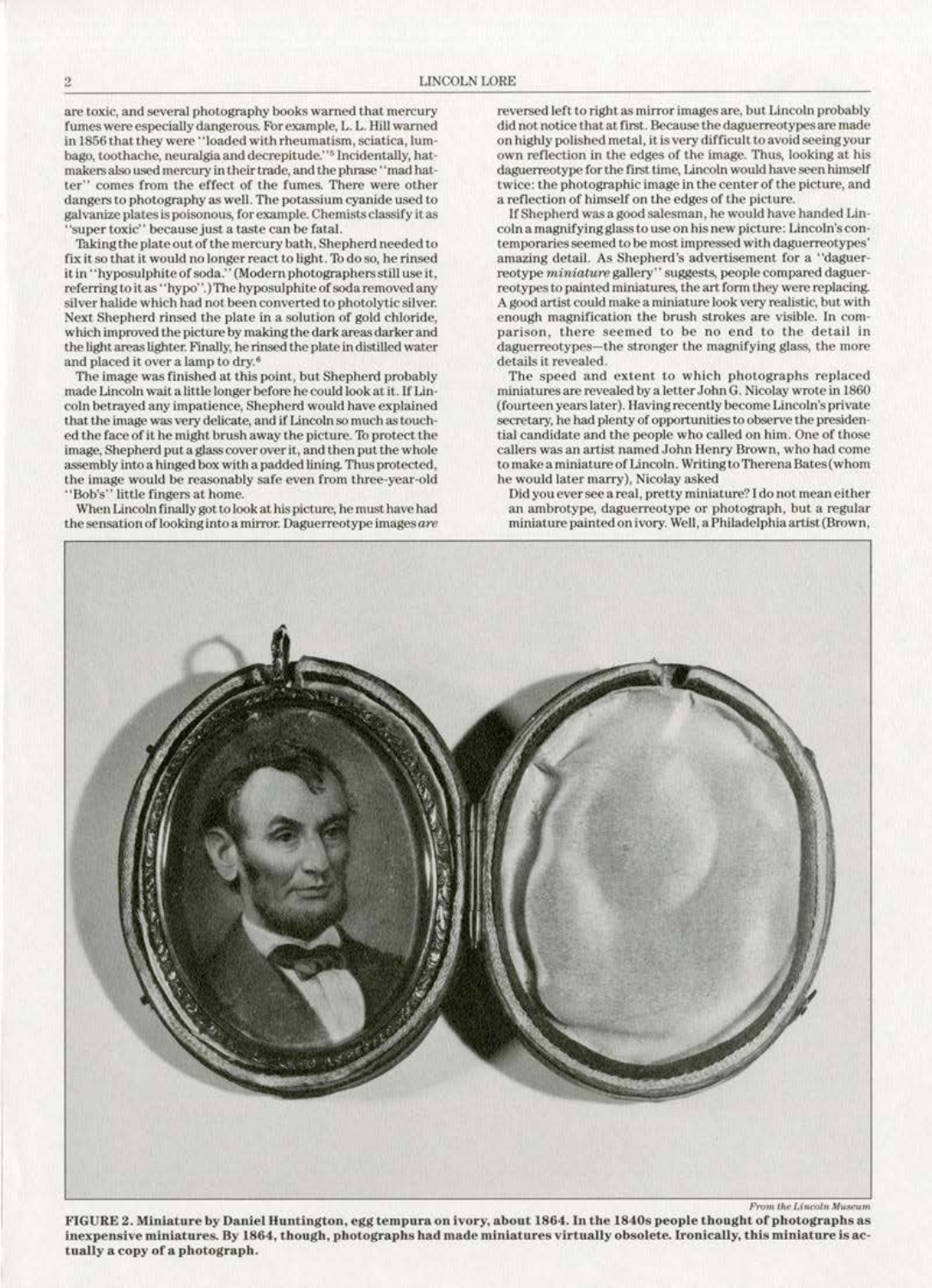his name is) had just been painting one of Mr Lincoln, which is both very pretty and very truthful-decidedly the best picture of him that I have seen. It is about twice as large as a common quarter size daguerreotype or ambrotype, but so well executed that when magnified to life size one cannot discover any defects or brush marks on it at all. I wish you could see it. It gives one something of an idea of what a painter I mean a real artistcan do. It has been painted for Judge [John M.] Read of Philadelphia, who has become so disgusted with the horrible caricatures of Mr Lincoln which he had seen, that he went to the expense of sending this artist all the way out here to paint him this picture, and which will probably cost him some \$300. The price of the painting alone being \$175. I had a long talk with the artist today. He says the impression prevails East that Mr Lincoln is very ugly-an impression which the published pictures of him of course all confirm. Read however had an idea that it could hardly be so-but was bound to have a good looking picture, and therefore instructed the artist to make it good looking whether the original would justify it or not. The artist says he came out with a good deal of foreboding that he would have difficulty in making a picture under these conditions. He says he was very happy when on seeing him he found that he was not at all such a man as had been represented, and that instead of making a picture he would only have to make a portrait to satisfy Judge Read. He will go back home as agreeably disappointed in Mr Lincoln's manners, refinement, and general characteristics, as in his personal appearance.<sup>7</sup>

Whereas in 1846 miniatures were the reference point for photographs, by 1860 Nicolay was using photographs as a reference point for miniatures.

In Lincoln's case, if he used a magnifying glass in 1846 to compare his first photograph with a miniature, he must have marveled at the technical perfection that allowed him to distinguish be-

tween the white and the quick of the fingernalls of his photograph. He was probably reminded of the disadvantages of photography too though: as he examined the picture with Shepherd, he must have noticed the ghostly image his left thumb had made when he twitched during the exposure.

Perhaps when his son Robert was preparing for his first photograph, twelve years later, Lincoln got out his daguerreotype to point out the blurred thumb as a warning to be still. By the time Robert had his first picture taken, ambrotypes (photographs on glass) were replacing daguerreotypes in many areas of the country. Professional photographers might have complained that the new ambrotypes did not have the same tonal qualities of the old daguerreotypes, but ordinary people like the Lincolns were not so discriminating. The distinction in total quality is slight, and ambrotypes have two other important advantages. First, they do not have distracting reflections as daguerreotypes do: some photographers even advertised ambrotypes as "daguerreotypes without reflections." Also, they were much cheaper.

By 1858, Lincoln had already posed for more than one ambrotype, and so he probably could have explained the process to Robert-if his fifteen-year-old son was willing to listen. Perhaps Lincoln piqued Robert's interest by

asking him what ambrotypists, actors, soldiers and surgeons all had in common.

The answer is that they all might use "gun cotton," (nitrocellulose) in their work. Used dry it was explosive, but when it was dissolved in an alcohol/ether mixture it formed a sticky liquid which had a variety of applications. Actors used it, as spirit gum, for attaching false beards; surgeons used it, as collodion, instead of gauze and tape to protect wounds and hold them together; and by the mid-1850s, photographers used it (also as collodion) to prepare glass plates.<sup>1</sup>

Ambrotypes were made by the wet-plate process, which had been perfected by Frederick Scott Archer in 1851. To make an ambrotype, a photographer started with a glass plate in one of the standard daguerreotype sizes. Robert's ambrotype was the size of a sixth-plate daguerreotype (about 2 3/4 by 3 1/4 inches). After cleaning the glass plate thoroughly, the photographer poured some collodion on it, carefully watching until it had dried just to the point of tackiness. Whereas Shepherd had exposed his plate to chemical fumes. Robert's photographer put iodine and/or bromine into the collodion solution. The next step was to immerse the sticky plate into a solution of silver nitrate (which might include a form of iodine as well). Thus ambrotypists, like daguerreotypists, combined iodine and/or bromine with silver to form light sensitive silver halides.

(To be continued)

#### **FOOTNOTES**

Quoted by Beaumont 5. Newhall, The Daguerreotype in America, 3rd revised ed. (New York: Dover, 1976), p. 126.

6. Newhall gives an extended description of the "American Process" for making daguerreotypes (pp. 115-136). He includes illustrations of some of the equipment and prices for most of it.

7. John G. Nicolay to Therena Bates, typescript copy by Helen Nicolay, in the Lincoln Museum. See Harold Holzer, Gabor S. Boritt, and Mark E. Neely, Jr., The Lincoln Image: Abraham Lincoln and the Popular Print (New York: Charles Scribner's Sons, 1984), pp. 57-66.

8. Although Lincoln could have known in 1858 that gun cotton was an explosive, it was not actually used by soldiers until late in the war. Since its invention in 1846, scientists and entrepreneurs had been trying to develop it for use as a reliable explosive: its main advantage over black powder (which it later replaced) was that it was smokeless. Nitrocellulose is still used in gunpowder today.

FIGURE 3. Carte-de-visite by Anthony Berger, February 9, 1864, Washington, D.C. Huntington based his miniature on this photograph. It is also the basis of the engraving on the five dollar bills, and the masthead of the Lincoln Lore.